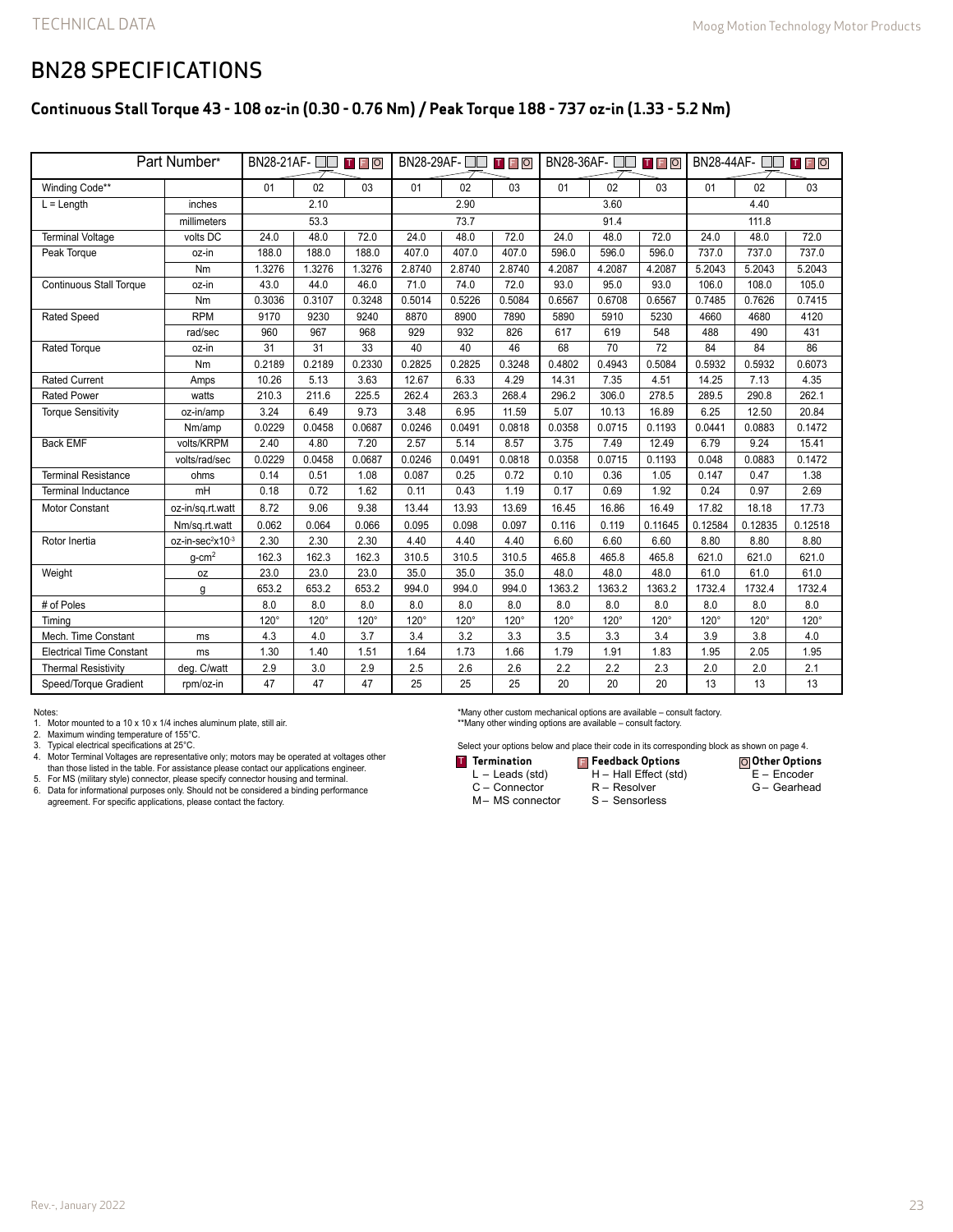# BN28 TYPICAL OUTLINE - HOUSED



# BN28 TYPICAL OUTLINE - FRAMELESS



| <b>PART NUMBER</b>    |       |
|-----------------------|-------|
| <b>BN28-21ZP-XXLH</b> | 1.050 |
| <b>BN28-29ZP-XXLH</b> | 1.80  |
| BN28-36ZP-XXLH        | 2.550 |
| BN28-44ZP-XXLH        | 3.300 |

**Note: For electrical performance see page 24.**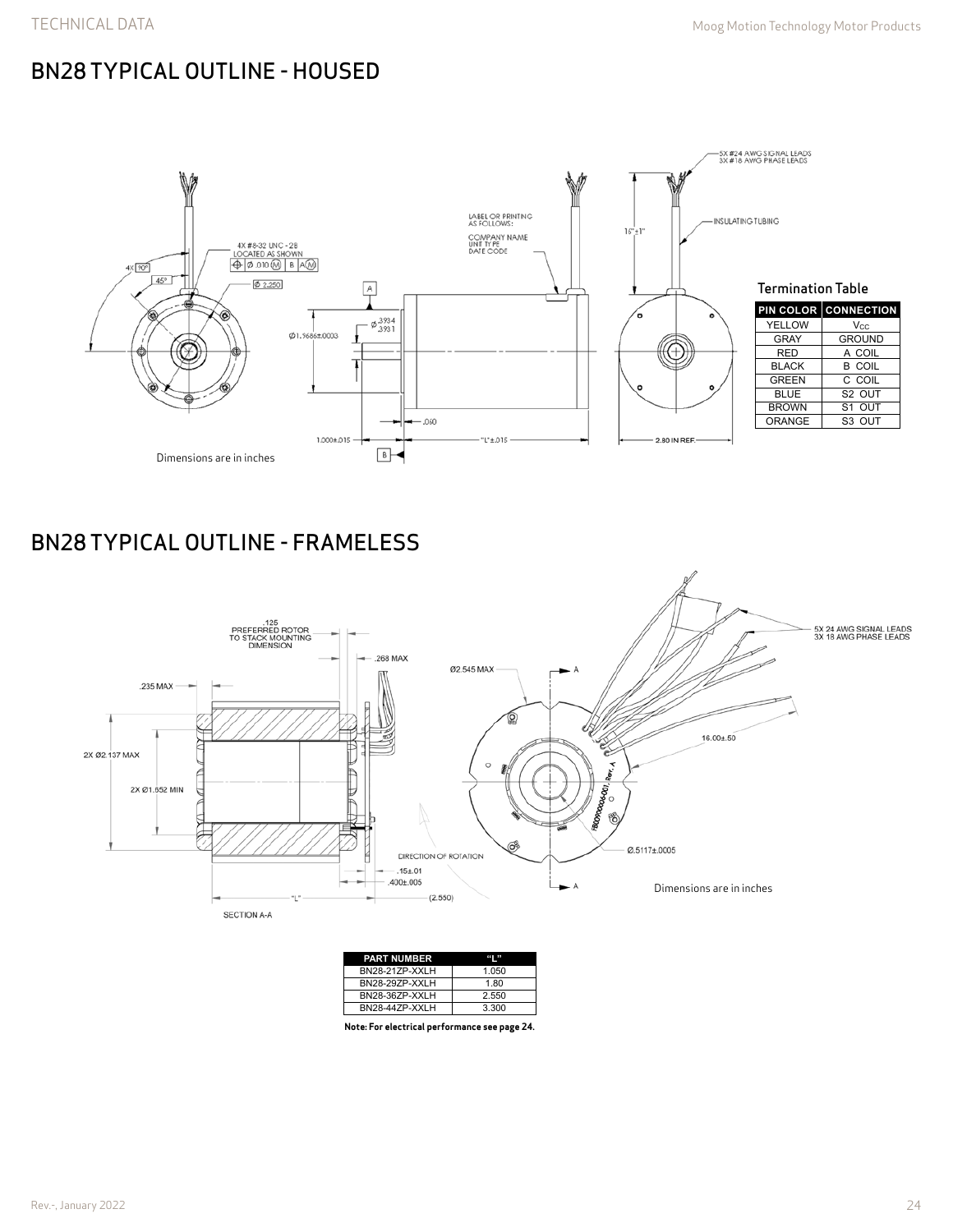# BN28 PERFORMANCE CURVES



**Note:** Intermittent operation is based on a 20% duty cycle of one minute on, four minutes off. Please contact the factory regarding the duty cycle of your application.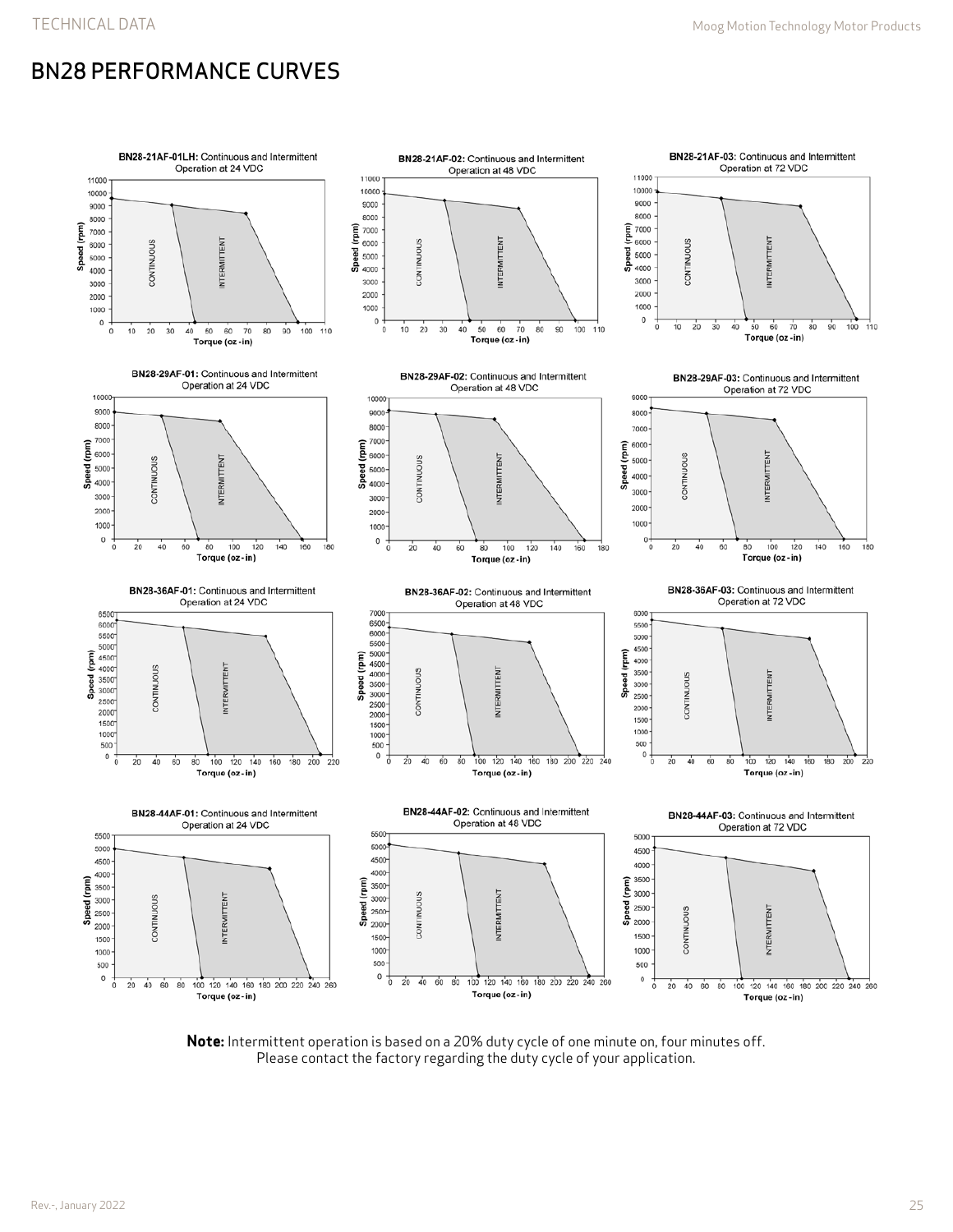**Other Options** E – Encoder G – Gearhead

### BN28 IP65 SPECIFICATIONS

### **Continuous Stall Torque 43 - 108 oz-in (0.30 - 0.76 Nm) / Peak Torque 188 - 737 oz-in (1.33 - 5.2 Nm)**

| Part Number*                    |                              | BN28-21IP - □□<br><b>TFO</b> |                 |        | BN28-29IP - II<br>TFO |        |        | $BN28-36IP - \Box$<br><b>TFO</b> |                 |                 | BN28-44IP - □<br><b>TFO</b> |         |         |
|---------------------------------|------------------------------|------------------------------|-----------------|--------|-----------------------|--------|--------|----------------------------------|-----------------|-----------------|-----------------------------|---------|---------|
| Winding Code**                  |                              | 01                           | 02              | 03     | 01                    | 02     | 03     | 01                               | 02              | 03              | 01                          | 02      | 03      |
| $L =$ Length                    | inches                       |                              | 2.10            |        | 2.90                  |        |        | 3.60                             |                 |                 | 4.40                        |         |         |
|                                 | millimeters                  | 53.3                         |                 |        | 73.7                  |        |        | 91.4                             |                 |                 | 111.8                       |         |         |
| <b>Terminal Voltage</b>         | volts DC                     | 24.0                         | 48.0            | 72.0   | 24.0                  | 48.0   | 72.0   | 24.0                             | 48.0            | 72.0            | 24.0                        | 48.0    | 72.0    |
| Peak Torque                     | oz-in                        | 188.0                        | 188.0           | 188.0  | 407.0                 | 407.0  | 407.0  | 596.0                            | 596.0           | 596.0           | 737.0                       | 737.0   | 737.0   |
|                                 | Nm                           | 1.3276                       | 1.3276          | 1.3276 | 2.8740                | 2.8740 | 2.8740 | 4.2087                           | 4.2087          | 4.2087          | 5.2043                      | 5.2043  | 5.2043  |
| <b>Continuous Stall Torque</b>  | oz-in                        | 43.0                         | 44.0            | 46.0   | 71.0                  | 74.0   | 72.0   | 93.0                             | 95.0            | 93.0            | 106.0                       | 108.0   | 105.0   |
|                                 | Nm                           | 0.3036                       | 0.3107          | 0.3248 | 0.5014                | 0.5226 | 0.5084 | 0.6567                           | 0.6708          | 0.6567          | 0.7485                      | 0.7626  | 0.7415  |
| <b>Rated Speed</b>              | <b>RPM</b>                   | 9170                         | 9230            | 9240   | 8870                  | 8900   | 7890   | 5890                             | 5910            | 5230            | 4660                        | 4680    | 4120    |
|                                 | rad/sec                      | 960                          | 967             | 968    | 929                   | 932    | 826    | 617                              | 619             | 548             | 488                         | 490     | 431     |
| <b>Rated Torque</b>             | oz-in                        | $\overline{31}$              | $\overline{31}$ | 33     | 40                    | 40     | 46     | 68                               | $\overline{70}$ | $\overline{72}$ | 84                          | 84      | 86      |
|                                 | Nm                           | 0.2189                       | 0.2189          | 0.2330 | 0.2825                | 0.2825 | 0.3248 | 0.4802                           | 0.4943          | 0.5084          | 0.5932                      | 0.5932  | 0.6073  |
| <b>Rated Current</b>            | Amps                         | 10.26                        | 5.13            | 3.63   | 12.67                 | 6.33   | 4.29   | 14.31                            | 7.35            | 4.51            | 14.25                       | 7.13    | 4.35    |
| <b>Rated Power</b>              | watts                        | 210.3                        | 211.6           | 225.5  | 262.4                 | 263.3  | 268.4  | 296.2                            | 306.0           | 278.5           | 289.5                       | 290.8   | 262.1   |
| <b>Torque Sensitivity</b>       | oz-in/amp                    | 3.24                         | 6.49            | 9.73   | 3.48                  | 6.95   | 11.59  | 5.07                             | 10.13           | 16.89           | 6.79                        | 12.50   | 20.84   |
|                                 | Nm/amp                       | 0.0229                       | 0.0458          | 0.0687 | 0.0246                | 0.0491 | 0.0818 | 0.0358                           | 0.0715          | 0.1193          | 0.048                       | 0.0883  | 0.1472  |
| <b>Back EMF</b>                 | volts/KRPM                   | 2.40                         | 4.80            | 7.20   | 2.57                  | 5.14   | 8.57   | 3.75                             | 7.49            | 12.49           | 5.02                        | 9.24    | 15.41   |
|                                 | volts/rad/sec                | 0.0229                       | 0.0458          | 0.0687 | 0.0246                | 0.0491 | 0.0818 | 0.0358                           | 0.0715          | 0.1193          | 0.048                       | 0.0883  | 0.1472  |
| <b>Terminal Resistance</b>      | ohms                         | 0.14                         | 0.51            | 1.08   | 0.087                 | 0.25   | 0.72   | 0.10                             | 0.36            | 1.05            | 0.147                       | 0.47    | 1.38    |
| <b>Terminal Inductance</b>      | mH                           | 0.18                         | 0.72            | 1.62   | 0.11                  | 0.43   | 1.19   | 0.17                             | 0.69            | 1.92            | 0.24                        | 0.97    | 2.69    |
| <b>Motor Constant</b>           | oz-in/sq.rt.watt             | 8.72                         | 9.06            | 9.38   | 13.44                 | 13.93  | 13.69  | 16.45                            | 16.86           | 16.49           | 17.82                       | 18.18   | 17.73   |
|                                 | Nm/sq.rt.watt                | 0.062                        | 0.064           | 0.066  | 0.095                 | 0.098  | 0.097  | 0.116                            | 0.119           | 0.11645         | 0.12584                     | 0.12835 | 0.12518 |
| Rotor Inertia                   | oz-in-sec <sup>2</sup> x10-3 | 2.30                         | 2.30            | 2.30   | 4.40                  | 4.40   | 4.40   | 6.60                             | 6.60            | 6.60            | 8.80                        | 8.80    | 8.80    |
|                                 | $g$ -cm <sup>2</sup>         | 162.3                        | 162.3           | 162.3  | 310.5                 | 310.5  | 310.5  | 465.8                            | 465.8           | 465.8           | 621.0                       | 621.0   | 621.0   |
| Weight                          | 0Z                           | 23.0                         | 23.0            | 23.0   | 35.0                  | 35.0   | 35.0   | 48.0                             | 48.0            | 48.0            | 61.0                        | 61.0    | 61.0    |
|                                 | g                            | 653.2                        | 653.2           | 653.2  | 994.0                 | 994.0  | 994.0  | 1363.2                           | 1363.2          | 1363.2          | 1732.4                      | 1732.4  | 1732.4  |
| # of Poles                      |                              | 8.0                          | 8.0             | 8.0    | 8.0                   | 8.0    | 8.0    | 8.0                              | 8.0             | 8.0             | 8.0                         | 8.0     | 8.0     |
| Timing                          |                              | 120°                         | 120°            | 120°   | 120°                  | 120°   | 120°   | $120^\circ$                      | 120°            | $120^\circ$     | 120°                        | 120°    | 120°    |
| Mech. Time Constant             | ms                           | 4.3                          | 4.0             | 3.7    | 3.4                   | 3.2    | 3.3    | 3.5                              | 3.3             | 3.4             | 3.9                         | 3.8     | 4.0     |
| <b>Electrical Time Constant</b> | ms                           | 1.30                         | 1.40            | 1.51   | 1.64                  | 1.73   | 1.66   | 1.79                             | 1.91            | 1.83            | 1.95                        | 2.05    | 1.95    |
| <b>Thermal Resistivity</b>      | deg. C/watt                  | 2.9                          | 3.0             | 2.9    | 2.5                   | 2.6    | 2.6    | 2.2                              | 2.2             | 2.3             | 2.0                         | 2.0     | 2.1     |
| Speed/Torque Gradient           | rpm/oz-in                    | 47                           | 47              | 47     | 25                    | 25     | 25     | 20                               | 20              | 20              | 13                          | 13      | 13      |

Notes:

1. Motor mounted to a 10 x 10 x 1/4 inches aluminum plate, still air.

2. Maximum winding temperature of 155°C.

3. Typical electrical specifications at 25°C.

4. Motor Terminal Voltages are representative only; motors may be operated at voltages other than those listed in the table. For assistance please contact our applications engineer.

5. Calculated (theoretical) speed/torque gradient.

6. For MS (military style) connector, please specify connector housing and terminal. Data for informational purposes only. Should not be considered a binding performance agreement. For specific applications, please contact the factory.

S1 OUT

ORANGE | S3 OUT

## BN28 IP65 TYPICAL OUTLINE



**Termination** L – Leads (std) C – Connector M– MS connector

\*Many other custom mechanical options are available – consult factory. \*\*Many other winding options are available – consult factory.

**Feedback Options** T F O

Select your options below and place their code in its corresponding block as shown on page 4.

H – Hall Effect (std) R – Resolver S – Sensorless